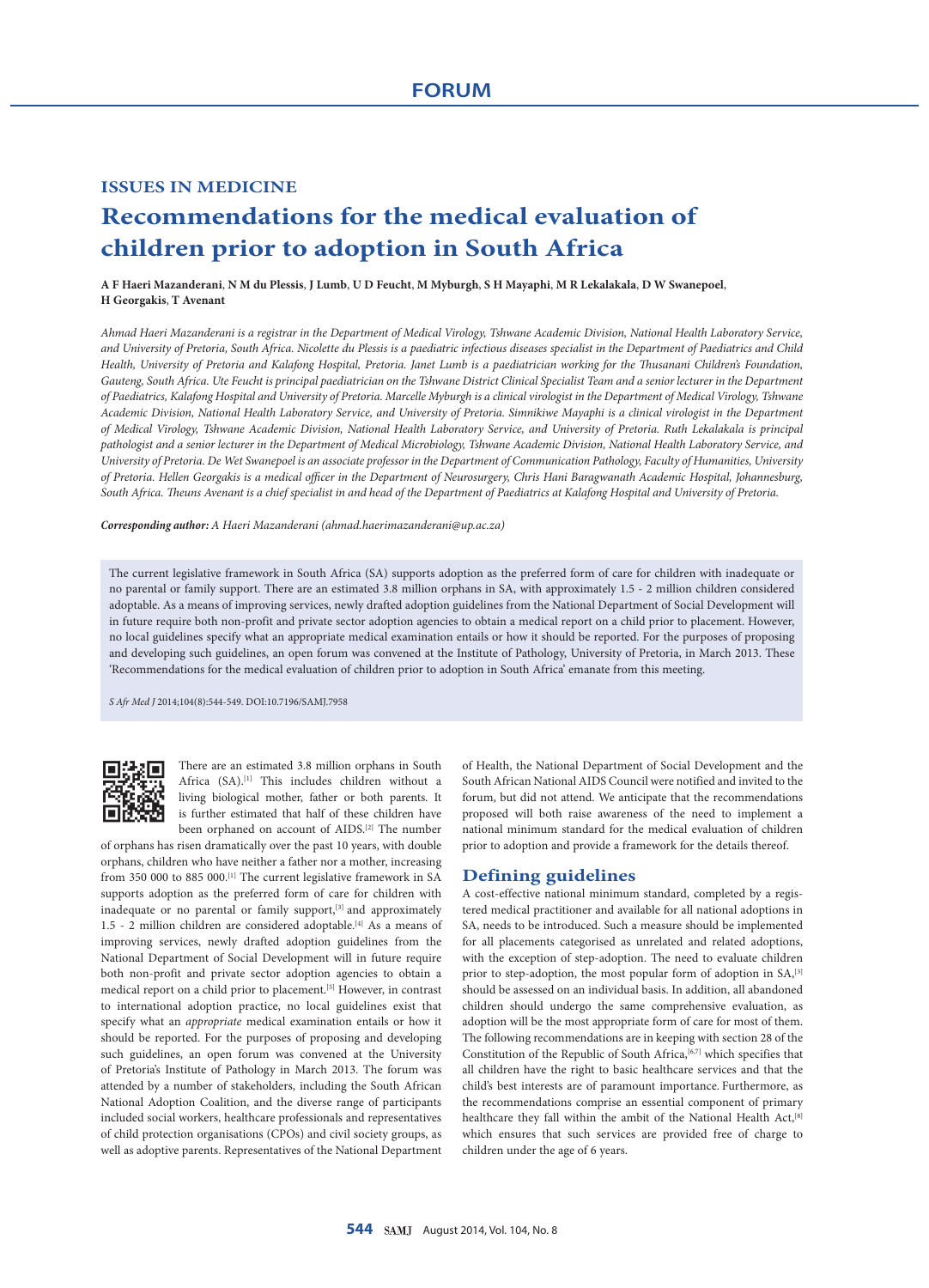### **Inherent challenges**

The medical evaluation of children prior to adoption is inherently challenging. Early placement is preferable, but it has to be accompanied by a high standard of medical care if it is to be successful.<sup>[9]</sup> Placement of children with undiagnosed medical conditions can have negative consequences, both for the children and for the families that adopt them. It is therefore advisable to perform a comprehensive medical evaluation prior to placement, both to ensure appropriate intervention and treatment of the child and to inform prospective adopters regarding likely future medical needs and care. This may prove extremely challenging when resources and expertise are limited, as is the case in SA, where the feasibility of such an undertaking needs to be carefully considered. No matter how extensive the medical evaluation of a child, future problems or pathology can never be completely excluded. Other considerations are the risks of escalating costs, delaying or preventing the placement of a perfectly healthy child on medical or developmental grounds, and creating unnecessary anxiety in the prospective parent(s).

Another challenge is to develop guidelines that are appropriate for a diverse group of children of different ages and with different risk profiles. This problem is further compounded by a lack of data to inform local practice. Implementing national guidelines in the context of fragmented social services may also prove challenging. Adoption services require the participation of numerous stakeholders, including the Department of Social Development, the Department of Home Affairs, the children's courts, the social workers operating under a registered CPO, and the numerous individuals and organisations that care for children prior to adoption. The role of the Department of Health regarding adoption services has not been clearly delineated. The Children's Act<sup>[10]</sup> states that in certain circumstances the state may be required to pay for a child's HIV test for the purpose of placing the child in foster care or adoption. Importantly, it also states that consent for HIV testing in children under 12 years of age may be obtained from a designated CPO arranging the placement of the child, as well as from the superintendent or person in charge of a hospital.<sup>[11]</sup> However, apart from HIV testing, nothing is specifically mentioned regarding the medical evaluation of children being placed for adoption. Indeed, non-profit organisations wishing to obtain medical evaluations for children in their care have reported being turned away from public healthcare facilities on the grounds that such facilities do not provide medical screening services for apparently healthy children being placed for adoption.

### **Feasibility of implementing guidelines**

In SA, approximately 2 000 court-ordered adoptions are processed per year, and the figure is thought to be decreasing.<sup>[3]</sup> This stands in stark contrast to the number of children being placed in foster care, which has more than doubled since 2004, gauged by the 572 903 Foster Care Grants issued in 2012.<sup>[12]</sup> The imperative to adequately address the health needs of this vulnerable group, and the additional 1.6 million orphans thought to be living 'informally' with extended family members,<sup>[13]</sup> is reflected by unacceptably high under-5 mortality rates and the inevitable failure of SA to meet Millennium Development Goal 4, aiming at a reduction in child mortality.[14] Although a comprehensive medical assessment at each foster care placement would be ideal, it may prove unrealistic in the context of existing public health services. The nature of adoption as a permanent relationship differentiates it from temporary forms of care, in which social workers can follow children up on an ongoing basis. Adoption therefore represents a cost-effective opportunity for comprehensive medical assessment and intervention.

There are no official statistics regarding abandoned children, although it is estimated that more than 2 000 babies are abandoned each year.[15] Most of these children will be adoptable, and many of them are neonates when found. This provides an opportunity for clinical and laboratory screening tests as well as medical interventions. These infants should undergo the same medical evaluation as older children prior to adoption.

## **The medical report on children prior to adoption**

In an attempt to ensure that a quality medical evaluation is performed on all abandoned children and children prior to adoption, it is recommended that a standard medical form be developed and adopted at a national level (Appendix 1; available in the online version of this article). The following details need to be documented in such assessments:

#### **Identifying details**

Identifying details that need to appear on the medical report should include the name of the child, date of birth or estimated age, and gender. Since children may present for healthcare evaluation before being issued with a birth certificate, as in the case of abandoned children, it is imperative that such children be provided with a name, surname and date of birth. These details should be used consistently and reflected on all laboratory results, the Road to Health booklet (RTHB) or equivalent immunisation record, and the birth certificate once it is issued. This practice should also be maintained in circumstances where the child is unlikely to be cared for by his/her biological parent(s) and when there is uncertainty regarding the name (e.g. the use of maternal or paternal surname). For determination of the age of children other than neonates who have no prior documentation, there are a number of bone and dental age assessment methods that have been described in the medical literature.<sup>[16]</sup> The Greulich and Pyle method is still commonly used in SA and can be arranged at radiology departments with the relevant expertise in the public health sector. It is important to note that such assessments are estimates at best and cannot accurately determine age.<sup>[16]</sup>

#### **Medical history**

Obtaining a comprehensive history from the biological mother or caregiver at first contact with a healthcare worker is essential, as this may be the only opportunity to do so. Ideally, the RTHB should be completed and a copy of it attached to the medical report. It is recommended that the details listed in Table 1 be explicitly recorded on the medical report, as RTHBs are sometimes inadequately completed.

### **Medical examination**

The medical examination should include details of a full systemic examination with syndromic screening and anthropometric parameters (Table 2).

#### **Special investigations**

In addition to a cranial ultrasound scan and opthalmological assessment in selected high-risk cases, all children will require laboratory screening tests (Table 3).

#### **Infectious disease screening**

An overwhelming number of infectious agents, including viruses, bacteria, parasites and fungi, can be transmitted from mother to child. Some of these pathogens are associated with severe congenital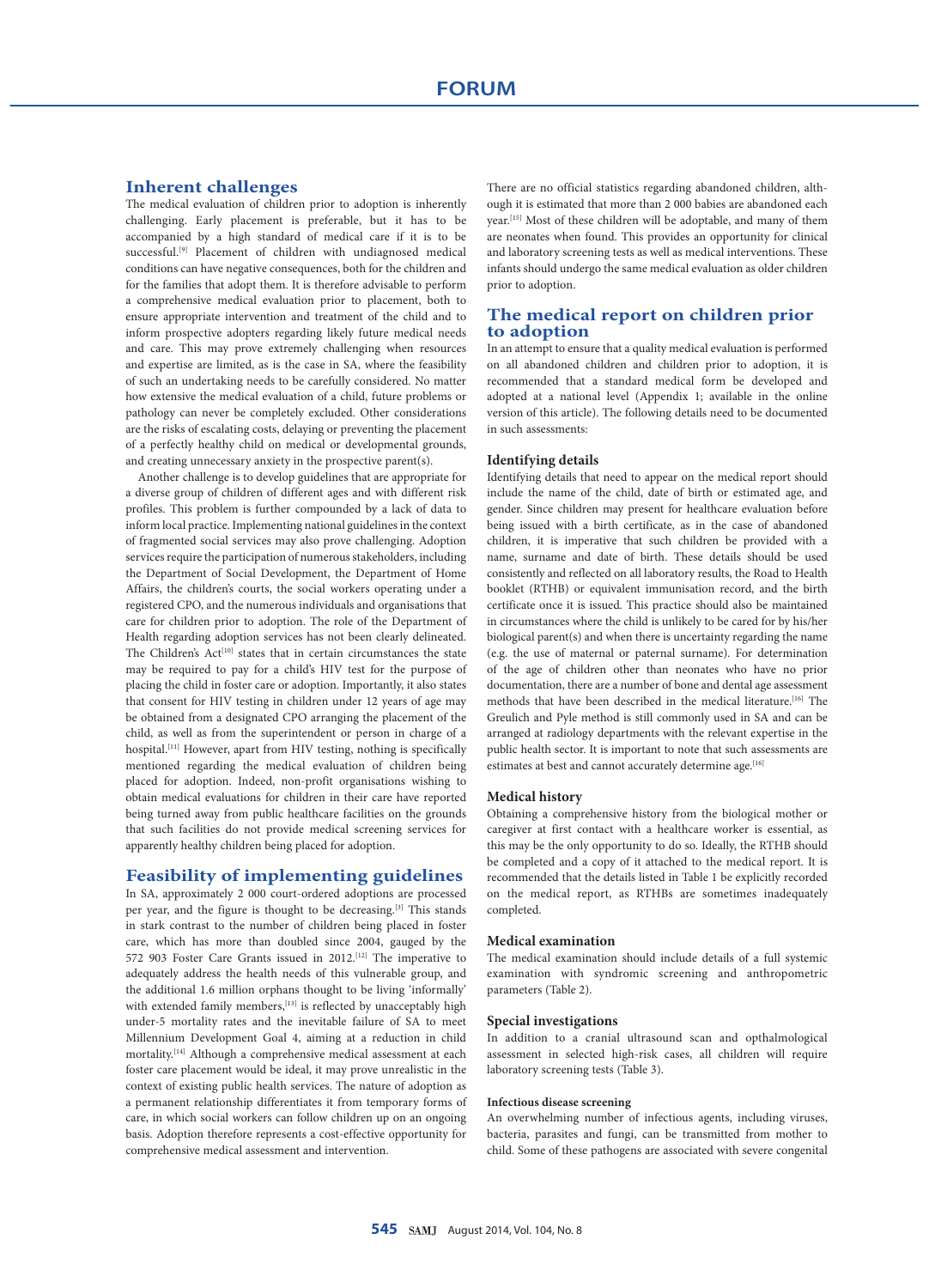| Table 1. Medical history details                                                                                                                                                                                             | Table 2. Medical examination                                                                                            |
|------------------------------------------------------------------------------------------------------------------------------------------------------------------------------------------------------------------------------|-------------------------------------------------------------------------------------------------------------------------|
| Birth history                                                                                                                                                                                                                | Anthropometric parameters                                                                                               |
| Place of birth                                                                                                                                                                                                               | Current weight, height, head circumference                                                                              |
| Mode of delivery                                                                                                                                                                                                             | Use of standard growth charts                                                                                           |
| Gestational age                                                                                                                                                                                                              | General examination and congenital abnormality screening                                                                |
| Apgar score                                                                                                                                                                                                                  | General examination                                                                                                     |
| Birth parameters: weight, length, head circumference                                                                                                                                                                         | Features of congenital abnormalities including eyes and vision,                                                         |
| Neonatal complications                                                                                                                                                                                                       | ears and nose, mouth and palate, heart, skin, upper and lower                                                           |
| Maternal history                                                                                                                                                                                                             | limbs, genitalia and anus                                                                                               |
| Gravidity, parity and previous miscarriage/s or TOP                                                                                                                                                                          | Other congenital abnormalities                                                                                          |
| Number of live children and their ages                                                                                                                                                                                       | Systemic examination                                                                                                    |
| Death/s and cause/s of death of siblings                                                                                                                                                                                     | Head and neck, including ENT and eye examination                                                                        |
| Antenatal complications                                                                                                                                                                                                      | Chest, including heart and lungs                                                                                        |
| HIV rapid and ELISA results                                                                                                                                                                                                  | Abdomen                                                                                                                 |
| If HIV-infected:                                                                                                                                                                                                             | Genitalia                                                                                                               |
| $CD4^+$ cell count                                                                                                                                                                                                           | Musculoskeletal system                                                                                                  |
| HIV viral load                                                                                                                                                                                                               | Neurological system                                                                                                     |
| WHO staging                                                                                                                                                                                                                  | Development                                                                                                             |
| <b>PMTCT</b> interventions                                                                                                                                                                                                   | Other assessment                                                                                                        |
| TB and TB treatment                                                                                                                                                                                                          | Vision                                                                                                                  |
| STI, including RPR results                                                                                                                                                                                                   | Hearing                                                                                                                 |
| History of smoking, alcohol and illicit drug use                                                                                                                                                                             | Speech/language                                                                                                         |
| History of familial condition/s (including paternal family)                                                                                                                                                                  | $ENT = ear$ , nose and throat.                                                                                          |
| Duration of breastfeeding and date at cessation                                                                                                                                                                              |                                                                                                                         |
| General medical history                                                                                                                                                                                                      | Table 3. Special investigations                                                                                         |
| RTHB availability                                                                                                                                                                                                            | Laboratory screening tests                                                                                              |
| Growth and immunisation history                                                                                                                                                                                              | HIV-1/2 ELISA                                                                                                           |
| Developmental milestones                                                                                                                                                                                                     | HBsAg ELISA                                                                                                             |
| Chronic diseases and medication                                                                                                                                                                                              | Syphilis (treponemal or non-treponemal tests)                                                                           |
| Previous hospital admissions, with dates, diagnoses and follow-                                                                                                                                                              | TSH (children <28 days)                                                                                                 |
| up plans                                                                                                                                                                                                                     | Cranial ultrasound scan in children with a birth weight <2 000 g                                                        |
| TOP = termination/s of pregnancy; ELISA = enzyme-linked immunosorbent assay; WHO = World Health Organization; PMTCT = prevention of mother-to-child transmission; TB = tuberculosis; STI = sexually transmitted infection/s; | if <12 months of age at time of assessment                                                                              |
| plasma reagin; RTHB = Road to Health booklet.                                                                                                                                                                                | Ophthalmological assessment in children with a birth weight<br><1 500 g regardless of age at time of assessment         |
|                                                                                                                                                                                                                              | ELISA = enzyme-linked immunosorbent assay; HBsAg = hepatitis B surface antigen;<br>$TSH =$ thyroid-stimulating hormone. |

abnormalities and sequelae that may not be clinically apparent during the newborn period. Infectious diseases may also be acquired after delivery but before adoption. The American Academy of Pediatrics recommends the following infectious disease tests for screening international adoptees: hepatitis B, syphilis and HIV-1/2 serology; tuberculin skin testing or interferon-gamma release assay testing; stool examination for ova and parasites, including *Giardia intestinalis*; and *Cryptosporidium* antigen testing.<sup>[17]</sup> A complete blood count and differential count is also recommended. In addition, the Centers for Disease Control and Prevention lists the following screening tests that may be useful, depending on the child's country of origin or specific risk factors: hepatitis A, hepatitis C and *Trypanosoma cruzi*  serology; malaria smears; and *Helicobacter pylori* antigen screening of stool.[18] Taking into account local prevalence, costs and the poor positive predictive value of some of the laboratory tests, we recommend limiting routine screening to exclusion of HIV-1/2, hepatitis B and syphilis (Table 3). Other infectious disease markers

and haematological testing should only be performed if the medical history suggests a high risk of infection or if clinically indicated. Investigation for tuberculosis (TB) is only recommended once TB exposure has been established. Because of the high prevalence of intestinal parasites in SA, routine deworming in children >3 years of age, rather than repeated stool sample collection, is considered cost-effective.

All children should have an HIV-1/2 enzyme-linked immunoassay (ELISA) test. An HIV-1/2 ELISA is preferable to a rapid test for reasons of quality control, including standardised reporting, and better sensitivity and specificity. Fourth-generation HIV-1/2 ELISA testing, which has the ability to detect antibodies to HIV-1/2 and p24 antigen simultaneously, reduces the window period to an average of 2 weeks, whereas rapid strips, which can only effectively detect HIV antibodies, have an average window period of 3 - 4 weeks.<sup>[19]</sup>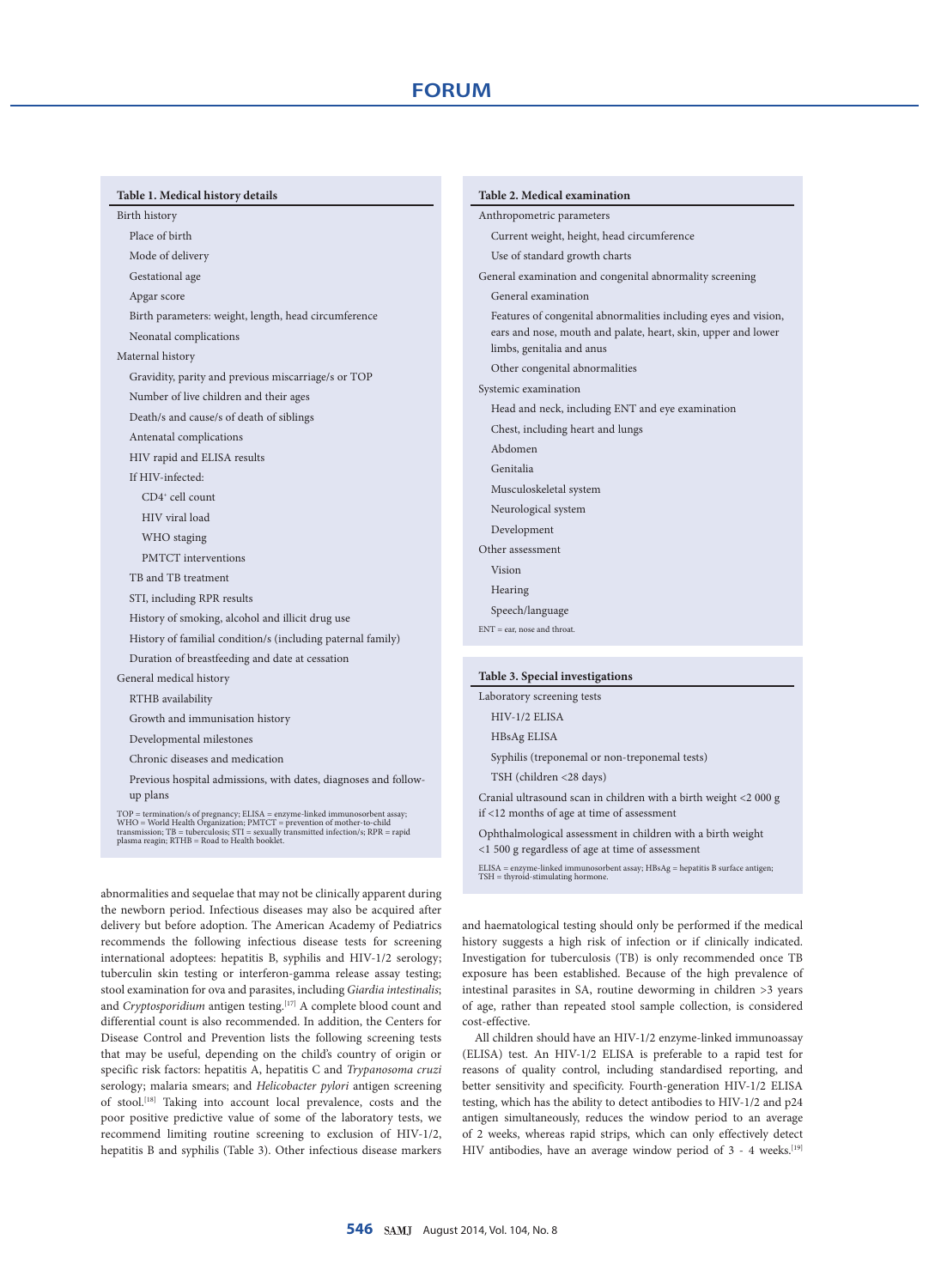A laboratory diagnosis of HIV-1/2 in a child >18 months of age requires a positive result on two assays and must be confirmed on a second specimen. In children <18 months of age, a positive HIV-1/2 ELISA result suggests HIV exposure but not necessarily HIV infection, as maternal antibodies are transferred from the mother to the child. These children should be tested further in accordance with the current South African Antiretroviral Treatment Guidelines testing algorithm for infants <18 months of age, which includes immediate HIV-1 polymerase chain reaction (PCR) testing for 'symptomatic infants'.[20] Additionally, immediate HIV-1 PCR testing can be considered for infants of mothers with known poor or non-compliance with prevention of mother-to-child transmission (PMTCT) interventions. However, infants with negative HIV-1 PCR results should have repeat testing as per guidelines.

A negative HIV-1/2 ELISA result adequately excludes HIV infection at the time of testing if no recent exposure has occurred. However, if a child was breastfed the test should be repeated 6 weeks after cessation of breastmilk feeds. As for all laboratory investigations, the limitations of the HIV assays need to be taken into consideration. Both qualitative and quantitative molecular HIV assays (i.e. PCR and viral load assays) currently used in the public health sector are not designed to test for HIV-2. Furthermore, in the context of PMTCT practices, repeat HIV PCR testing 4 - 6 weeks after cessation of prophylaxis may be prudent in view of increasing evidence suggesting that molecular HIV testing may not detect low-level viraemia as a result of antiretroviral therapy.[21,22] Since it is not possible to exclude HIV infection completely in early infancy, prospective adoptive parents need to be counselled in this regard.

Screening for hepatitis B is recommended in all children by testing for hepatitis B surface antigen (HBsAg). Since false-negative results can be associated with early infection during the window period, it is advisable to repeat the test in 6 months if it is negative.<sup>[18]</sup> Falsepositive results can also occur and have been associated with HBsAg testing within 3 weeks of administering hepatitis B vaccination.[23] In children with unknown immunisation records, hepatitis B surface antibody (HBsAb) testing can be used to confirm immunity.

Either non-treponemal (e.g. rapid plasma reagin (RPR), Venereal Disease Research Laboratory (VDRL)) or treponemal (e.g. *Treponema pallidum* haemagglutination assay (TPHA), fluorescent treponemal antibody-absorption (FTA-ABS), syphilis ELISA) testing can be used for syphilis screening purposes. Should the screening test be positive, a confirmatory test using an alternative assay type needs to be performed. The diagnosis of congenital syphilis can be difficult and results of maternal testing, if available, may prove valuable in this regard.

Herpesviruses have not been included as part of routine laboratory screening because of the poor positive predictive value of both serological and molecular assays. This includes screening for cytomegalovirus (CMV), a leading cause of developmental disabilities. The prognosis of congenital CMV is highly variable. The majority of patients are asymptomatic at birth (87.3%), and only 13.5% of children develop hearing loss or impaired intellectual performance. However, hearing loss can occur as late as schoolgoing age in a child born with normal hearing.[24] Similarly, the manifestations of congenital rubella can be delayed in up to 20% of cases,[25] so routine laboratory testing is also not recommended. Testing should rather be based on assessment of individual risk.

Routine hepatitis C testing is not considered necessary in SA because of the low prevalence of hepatitis C, estimated to be <2%,<sup>[26]</sup> and a low risk of mother-to-child transmission  $({\sim}10\%)$ .<sup>[27]</sup> Although vertical transmission is reported to be considerably increased in the HIV-positive population,<sup>[28]</sup> HCV/HIV co-infection is uncommon in SA.<sup>[26]</sup> Testing is therefore recommended only in high-risk cases, such as babies born to intravenous drug users.

Additional blood-borne pathogens that are readily transmitted from mother to child but are usually subclinical during childhood include human T-cell lymphotropic virus types 1 and 2 (HTLV-1 and 2). Although regions of SA are known to be endemic for HTLV-1,<sup>[29]</sup> the lifetime risk of HTLV-1-associated disease is considered to be only 10%.[30] Until data on the local incidence of mother-to-child transmission become available, informed recommendations are not possible.

#### **yroid function and metabolic screening**

Apart from screening for infectious diseases, blood tests should be performed for congenital hypothyroidism in neonates (i.e. in children who have been identified for adoption at birth, including abandoned neonates). Various algorithms are used globally, each with their own advantages and disadvantages, as outlined by the American Academy of Pediatrics.[31] For children with a birth weight of >2 500 g, thyroid-stimulating hormone (TSH) has proved to be an effective screening test. Since delayed TSH elevation is particularly common in infants of low birth weight (i.e. <2 500 g), testing with a combination of TSH and thyroxine (T4) has better sensitivity in detecting hypothyroidism in such infants, in particular those with thyroid-binding globulin deficiency, central hypothyroidism and hypothyroxinaemia. Screening is recommended 2 - 4 days after birth for term babies and at 2 - 7 days for preterm babies and those in neonatal intensive care units. If the above tests are abnormal, thyroid function tests should be done 2 weeks after delivery and treatment initiated if results suggest congenital hypothyroidism. Although considered rare, routine screening for congenital hypothyroidism is deemed appropriate as the condition is usually asymptomatic and can have devastating neurodevelopmental sequelae if left untreated.

Screening for metabolic disorders can also be considered in newborns prior to adoption, including testing for galactosaemia and phenylketonuria. However, we regard these tests as currently beyond the scope of a feasible national minimum standard appropriate for SA. Where resources allow, they can be incorporated as part of routine neonatal screening programmes.

#### **Allied health professional assessments**

It is recommended that all children have appropriate speech, language, audiometric, psychological and occupational therapy assessments. A number of developmental screening tools have been developed, and where available these may prove valuable. In particular, the Griffiths Mental Developmental Scales and Bayley Scales of Infant Development, when performed by a suitably trained person, can provide a cost-effective general indicator of subsequent development.[32] However, extensive evaluation and treatment is considered beyond the scope of an appropriate national minimum standard. The assessments listed in Table 4 are considered an essential minimum for both identifying and addressing gross developmental disorders in high-risk children prior to adoption in SA. It is recommended that parents take their children for additional assessments in the postadoption period.

#### **Summary of medical evaluation**

A summary of the medical evaluation should be made with suggested medical follow-up and intervention if necessary, as well as any findings that may impact on the adoption of the child. As the medical evaluation of a child cannot completely exclude the possibility of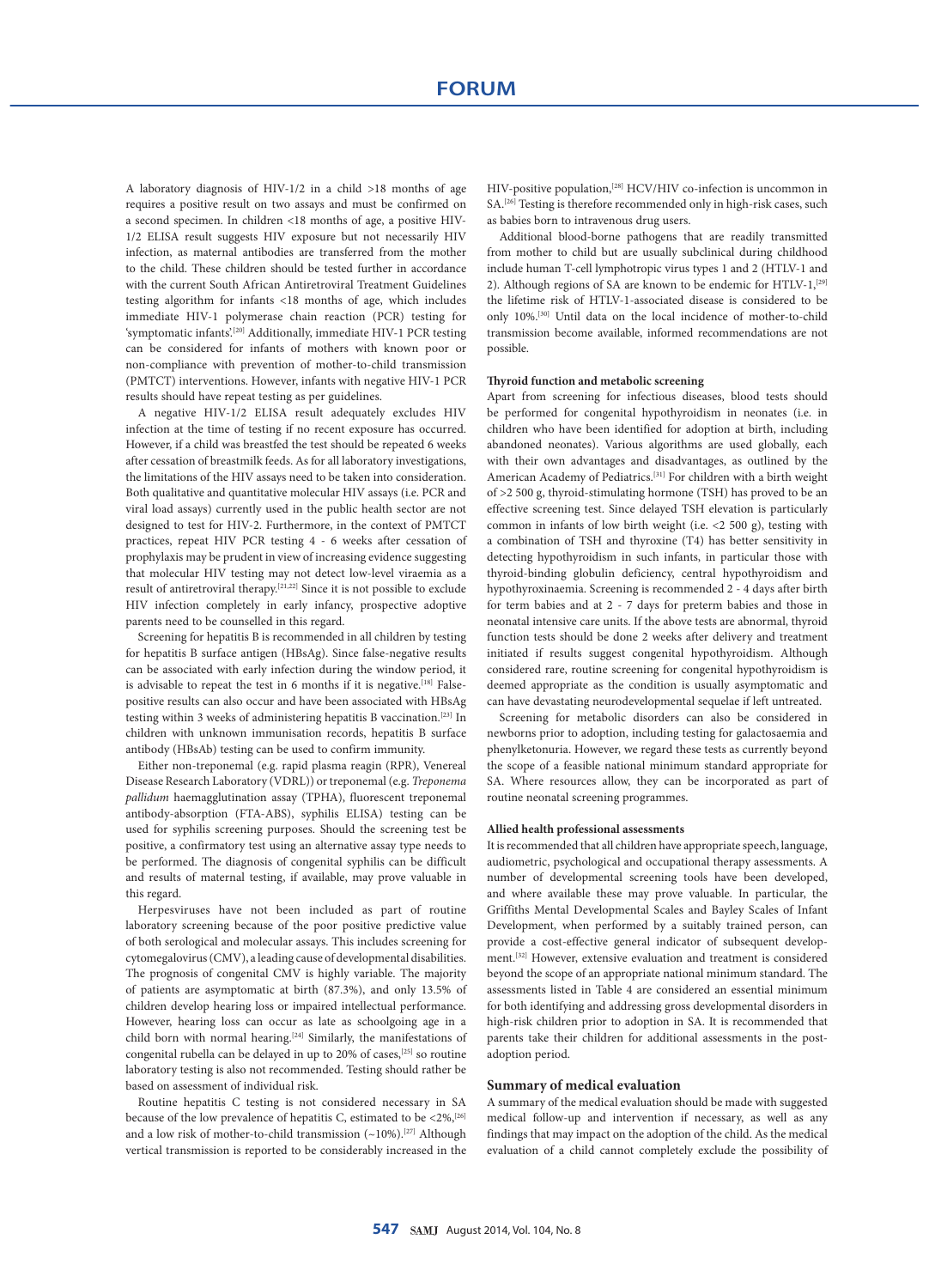| Table 4. Allied health professional assessments |                                                                                                                                                                                                                                                                                                                  |
|-------------------------------------------------|------------------------------------------------------------------------------------------------------------------------------------------------------------------------------------------------------------------------------------------------------------------------------------------------------------------|
| Audiological assessment                         | An audiological screening test should be performed in children with risk factors for hearing loss, as described in<br>the literature, [33] including the following:                                                                                                                                              |
|                                                 | Any caregiver concerns or clinical concerns regarding hearing abnormalities                                                                                                                                                                                                                                      |
|                                                 | Family history of hearing loss                                                                                                                                                                                                                                                                                   |
|                                                 | All children with a history of NICU admission or other neonatal risk factors associated with hearing loss,<br>including in utero infections                                                                                                                                                                      |
|                                                 | Postnatal meningitis/encephalitis                                                                                                                                                                                                                                                                                |
|                                                 | Craniofacial anomalies and syndromes associated with hearing loss; neurodegenerative disorders                                                                                                                                                                                                                   |
|                                                 | Head trauma                                                                                                                                                                                                                                                                                                      |
|                                                 | Medication such as chemotherapy, ototoxic antibiotics, etc.                                                                                                                                                                                                                                                      |
|                                                 | Delayed speech and language development                                                                                                                                                                                                                                                                          |
|                                                 | The following audiological assessments are recommended for these children:                                                                                                                                                                                                                                       |
|                                                 | Children <5 years of age should be screened for hearing loss with electrophysiological devices measuring OAE<br>or ABR                                                                                                                                                                                           |
|                                                 | Children who spent $\geq$ 5 days in an NICU must be screened with ABR to identify possible cases of auditory<br>neuropathy                                                                                                                                                                                       |
|                                                 | Children $\geq$ 5 years of age should be screened with behavioural pure-tone audiometry at 20 dB across 1 000,<br>2 000 and 4 000 Hz                                                                                                                                                                             |
|                                                 | An abnormal screening test requires a diagnostic audiological assessment to determine whether hearing loss is<br>present. Although children who fail the hearing screening test are at a significantly increased risk, the majority of<br>these children will not have permanent hearing loss <sup>[34,35]</sup> |
| Occupational therapy<br>assessment              | An occupational therapy assessment is recommended in the following cases:                                                                                                                                                                                                                                        |
|                                                 | Children with a birth weight $\langle 2000 \text{ g}$ (assessed at or after 4 months corrected age)                                                                                                                                                                                                              |
|                                                 | All children $>3$ years of age                                                                                                                                                                                                                                                                                   |
|                                                 | If there are any clinical concerns regarding developmental delay                                                                                                                                                                                                                                                 |
| Speech/language therapy<br>assessment           | A speech/language therapy assessment is recommended in the following cases:                                                                                                                                                                                                                                      |
|                                                 | When there are clinical concerns regarding speech and language delays or abnormalities (e.g. cleft palate)                                                                                                                                                                                                       |
|                                                 | In infants with feeding difficulties                                                                                                                                                                                                                                                                             |
| Psychological assessment                        | A psychological assessment should be performed:                                                                                                                                                                                                                                                                  |
|                                                 | In all children with a history of abuse                                                                                                                                                                                                                                                                          |
|                                                 | If recommended by the social worker or examining clinician                                                                                                                                                                                                                                                       |
|                                                 | Such an assessment may be performed by a clinical psychologist, educational psychologist or clinical social<br>worker                                                                                                                                                                                            |
|                                                 | OAE = otoacoustic emissions; ABR = auditory brainstem response; NICU = neonatal intensive care unit.                                                                                                                                                                                                             |

future pathology, it is recommended that the medical report be considered valid for 3 months from the date of examination if the child is <6 months of age, and for 6 months from date of examination if the child is ≥6 months of age.

## **Conclusion**

An appropriate medical evaluation of children prior to adoption is an essential step towards achieving successful permanent placement of children with inadequate or no parental or family support, and as such represents a cost-effective opportunity to improve the health and well-being of a marginalised group in the SA population. It is hoped that by implementing the proposals outlined above, an effective model will be established for streamlining health services for orphaned and vulnerable children in general. This will ensure that key developmental goals, such as reducing child mortality and combating HIV/AIDS, are better addressed.

Participants in the forum. Janet Lumb, Nicolette du Plessis, Theunis Avenant, Michelle Meiring, Marcelle Myburgh, Karin Richter, Sue Krawitz, Pam Wilson, Marlene Visser, Nina de Caires, Phyllis Pau, Maretha Bekker, Caroline Rose, Harriet Leisegang, Ruth Lekalakala, Sim Mayaphi, Ute Feucht, Theresa Rossouw, Tahiyya Hassim, Karen Bruyere, Marieke Brauer, Rendani Mafuyeka, Dan Morobadi, Shivani Goolab, Mohamed Said, Tumi Tseledi, Charmaine van Eeden, Charles Persence, Kay McCrindle, Sumayya Carrim, De Wet Swanepoel, Crystal Theron, Ahmad Haeri Mazanderani.

Acknowledgements. The authors thank all the participants, including representatives of the South African National Adoption Coalition, usanani Children's Foundation, New BeginningZ, Tshwane Haven, Child Welfare Tshwane, Johannesburg Child Welfare, Boksburg Child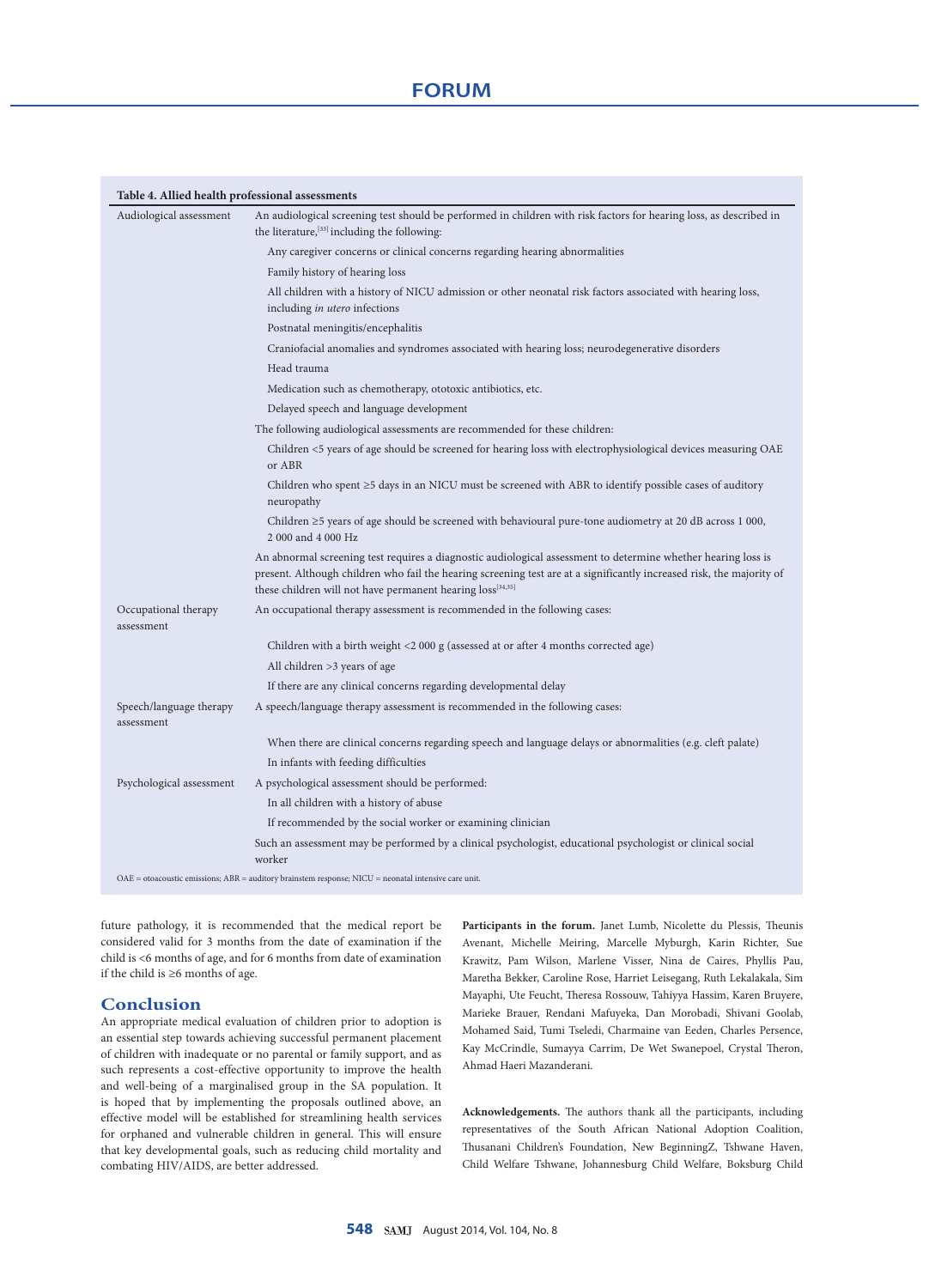Welfare, Impilo, Bright Start Right Start, Good Start Foundation, the Department of Neurosurgery at Chris Hani Baragwanath Academic Hospital and the University of the Witwatersrand, Red Cross War Memorial Children's Hospital and the University of Cape Town, the departments of Occupational Therapy, Communication Pathology, Ophthalmology, Family Medicine and Paediatrics at the University of Pretoria, and the departments of Chemical Pathology, Medical Microbiology and Medical Virology of the Tshwane Academic Division of the National Health Laboratory Service. We also thank Profs Lorna Jacklin and Haroon Saloojee for reviewing the manuscript.

- 1. Meintjes H, Hall K. Demography of South Africa's children. In: Hall K, Woolard I, Lake L, et al., eds. South African Child Gauge 2012. Cape Town: Children's Institute, University of Cape Town, 2012:82-85. http://www.ci.org.za/index.php?option=com\_content&view=article&id=997&Itemid=399 (accessed 12
- June 2013). 2. United Nations Children's Fund. South Africa Annual Report 2011. Pretoria: United Nations Children's Fund South Africa, 2011. http://www.unicef.org/southafrica/SAF\_resources\_annualreport2011.pdf
- (accessed 13 May 2013).<br>3. Mokomane Z, Rochat TJ, The Directorate. Adoption in South Africa: Trends and patterns in social
- work practice. Child & Family Social Work 2012;17(3):347-358. [http://dx.doi.org/10.1111/j.1365-<br>22206.2011.00789.x]<br>4. Mokomane Z, Rochat T. The Perceptions, Understanding and Beliefs of People Towards Adoption and Blockages Which Prevent Communities From Adopting Children in South Africa. Pretoria: Human Sciences Research Council, 2010:vii-x.
- 5. South African National Department of Social Development. Guide to Good Practice on National Adoption. Pretoria: Department of Social Development (in press).
- 6. Section 28(1)(c) of the Constitution of the Republic of South Africa, 1996.
- 
- 7. Section 28(2) of the Constitution of the Republic of South Africa, 1996. 8. Section 4(3)(a) of the National Health Act No. 61 of 2003.
- 9. Gordon RR. Medical Examination of the baby to be adopted. BMJ 1975;2(5961):31-32. [http://dx.doi. org/10.1136/bmj.2.5961.31]
- 10. Section 131 of the Children's Act No. 38 of 2005. 11. Section 130(2) of the Children's Act No. 38 of 2005.
- 12. Hall K. Income poverty, unemployment and social grants. In: Hall K, Woolard I, Lake L et al., eds. South African Child Gauge 2012. Cape Town: Children's Institute, University of Cape Town, 2012:86-90. http://www.ci.org.za/index.php?option=com\_content&view=article&id=997&Itemid=39 (accessed 12 June 2013).
- 13. Jamieson L, Proudlock P, Nhenga-Chakarisa T. Legislative developments in 2011/2012. In: Hall<br>K, Woolard I, Lake L et al., eds. South African Child Gauge 2012. Cape Town: Children's Institute,<br>University of Cape Town, 2
- ticle&id=997&Itemid=39 (accessed 12 June 2013).<br>14. Bhutta ZA, Chopra M, Axelson H, et al. Countdown to 2015 decade report (2000-10): Taking stock of<br>maternal, newborn, and child survival. Lancet 2010;375(9730):2032-2044. S0140-6736(10)60678-2]
- 15. Molatlhwa O. Over 2,000 kids thrown away yearly. Sowetan 2010; 1 July. http://www.sowetanlive.co.za/ incoming/2010/07/01/over-2000-kids-thrown-away-yearly (accessed 9 April 2013)
- 16. Smith T, Brownlees L. Age Assessment Practices: A Literature Review & Annotated Bibliography. New York: United Nations Children's Fund, 2011:13-27. http://www.unicef.org/protection/Age\_ Assessment\_Practices\_2010.pdf (accessed 18 October 2013).
- 17. American Academy of Pediatrics. Medical evaluation of internationally adopted children for infectious diseases. In: Red Book. 29th ed. Elk Grove Village, IL: American Academy of Pediatrics, 2012:191-193.
- 18. Centers for Disease Control and Prevention. International adoption. In: Yellow Book. New York: Oxford University Press, 2012:515-521.
- 19. Brauer M, De Villiers J, Mayaphi SH. Evaluation of the DetermineTM fourth generation HIV rapid assay. J Virol Methods 2013;189(1):180-183. [http://dx.doi.org/10.1016/j.jviromet.2013.01.017] 20. South African National Department of Health. e South African Antiretroviral Treatment Guidelines
- 2013: PMTCT Guidelines. Pretoria: Department of Health, 2013. http://web.up.ac.za/sitefiles/ le/45/1335/877/PMTCT%20guidelines\_March%202013\_DoH.pdf (accessed 13 May 2013).
- 21. Burgard M, Blanch S, Jasseron C, et al. Performance of HIV-1 DNA or HIV-1 RNA tests for early diagnosis of perinatal HIV-1 infection during anti-retroviral prophylaxis. J Pediatr 2012;160(1):60-66. [http://dx.doi.org/10.1016/j.jpeds.2011.06.053]
- 22. Haeri Mazanderani AF, du Plessis NM, Thomas WN, Venter E, Avenant T. Loss of detectability and indeterminate results: Challenges facing HIV infant diagnosis in South Africa's expanding ART programme. S Afr Med J 2014;104(8):574-577. [http://dx.doi.org/10.7196/SAMJ.8322]
- 23. de Almeida Ponde RA. The underlying mechanisms for the 'isolated positivity for the hepatitis B<br>surface antigen (HBsAg)' serological profile. Med Microbiol Immunol 2011;200(1):13-22. [http://<br>dx.doi.org/10.1007/s00430-
- 24. Dollard SC, Grosse SD, Ross DS. New estimates of the prevalence of neurological and sensory sequelae and mortality associated with congenital cytomegalovirus infection. Rev Med Virol 2007;17(5):355-
- 363. [http://dx.doi.org/10.1002/rmv.544]<br>25. Bitnum A, Lee E, Ford-Jones, Ryan G. Implications for the fetus of maternal infections in pregnancy.<br>In: Cohen J, Opal SM, Powderly WG, eds. Infectious Diseases. 3rd ed. Philade 2010:564-579.
- 26. Botha JF, Kassianides C, Schneider HR, Song E, Spearman W, van der Merwe SW. South African hepatitis C management guidelines 2010. South African Gastroenterology Review 2010:8(1);20-25.
- 27. Harrison TJ, Dusheiko GM, Zuckerman AJ. Hepatitis viruses. In: Zuckerman AJ, Banatvala JE, Schoub BD, et al., eds. Principles & Practice of Clinical Virology. 6th ed. Chichester: Wiley-Blackwell, 2009:273-320.
- 28. Yeung LT, King SM, Roberts EA. Mother-to-infant transmission of hepatitis C virus. Hepatology 2001;34(2):223-229. [http://dx.doi.org/10.1053/jhep.2001.25885]
- 29. Haeri Mazanderani AF, Ebrahim O. Progressive HIV infection in the presence of a raised CD4+ count: HIV/HTLV-1 co-infection. South African Journal of HIV Medicine 2013;14(2):92-94. [http://dx.doi. org/10.7196/SAJHIVMED.904]
- 30. Verdonck K, Gonzalez E, Van Dooren S, et al. Human T-lymphotropic virus 1: Recent knowledge about an ancient infection. Lancet Infect Dis 2007;7(4):266-281. [http://dx.doi.org/10.1016/S1473- 3099(07)70081-6]
- 31. American Academy of Pediatrics, Rose SR, American Thyroid Association, Brown RS, Lawson Wilkins Pediatric Endocrine Society. Update of newborn screening and therapy for congenital hypothyroidism. Pediatrics 2006;117(6):2290-2303. [http://dx.doi.org/10.1542/peds.2006-0915]<br>32. Sutcliffe AG, Soo A, Barnes J. Predictive value of developmental testing in the second year for cognitive
- development at five years of age. Pediatr Rep 2010;2(2):48-50. [http://dx.doi.org/10.4081/pr.2010.e15]
- 33. Joint Committee on Infant Hearing. Year 2007 Position Statement: Principles and guidelines for early hearing detection and intervention programs. Pediatrics 2007;120(4):898-921. [http://dx.doi.
- org/10.1542/peds.2007-2333] 34. Health Professions Council of South Africa. Professional Board for Speech, Language and Hearing Profession: Early Hearing Detection and Intervention Programmes in South Africa, Position Statement Year 2007. Pretoria: Health Professions Council of South Africa, 2007. http://www.hpcsa.
- co.za/downloads/speech\_education/early\_hearing\_detection\_statement.pdf (accessed 28 May 2013). 35. American Academy of Audiology. Clinical Practice Guidelines 2011 Childhood Hearing Screening. Reston: American Academy of Audiology, 2011. http://www.audiology.org/resources/documentlibrary/ Documents/20110926\_ChildhoodHearingScreeningGuidelines.pdf (accessed 28 May 2013).

*Accepted 17 April 2014.*

Appendix 1 is available online at http://dx.doi.org/10.7196/SAMJ.7958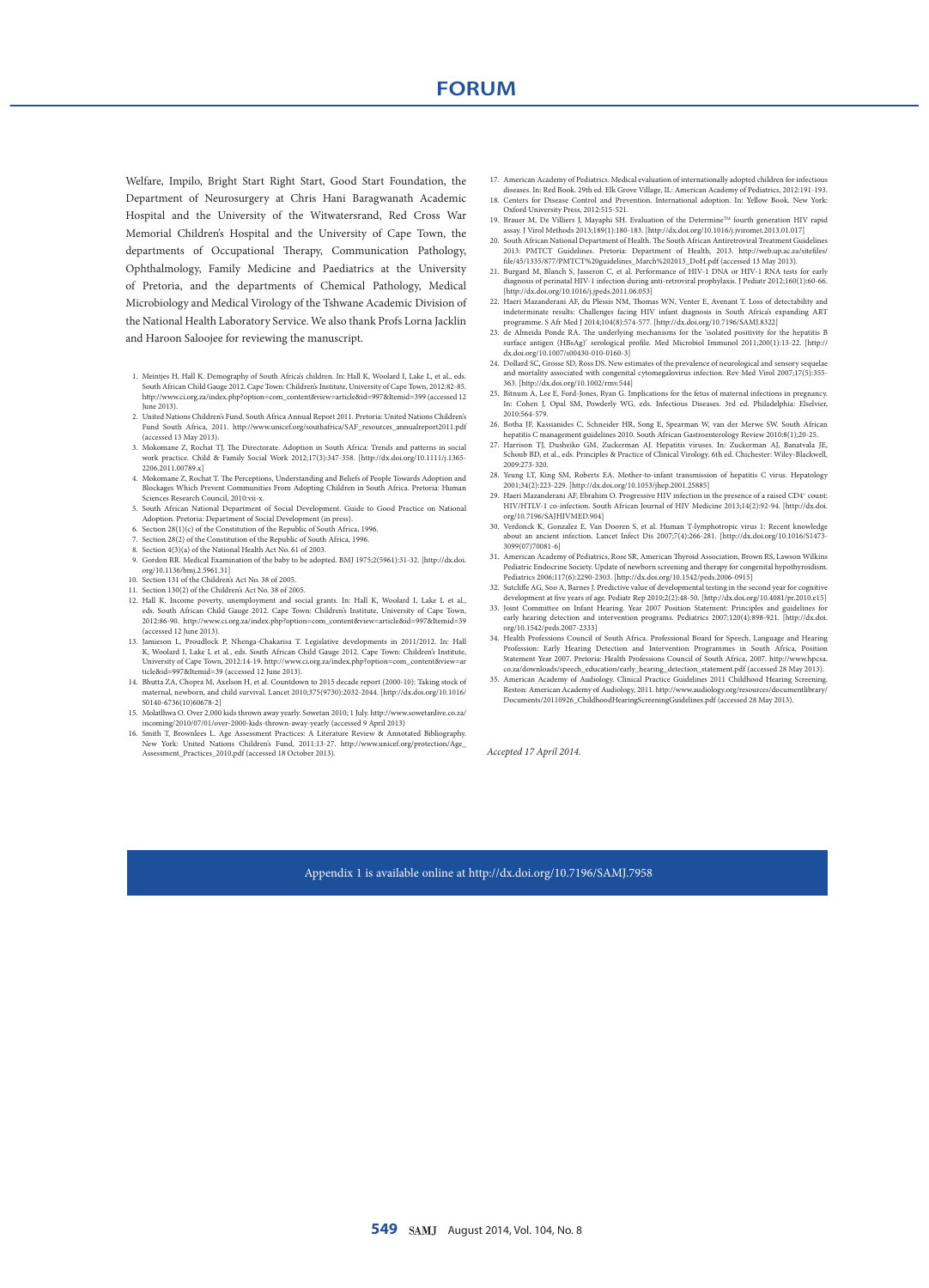# **Appendix 1. Medical report: Abandoned children and children prior to adoption**

| $\mathbf{1}$     | <b>IDENTIFYING DETAILS</b>        |               |                    |                 |                   |                          |  |                           |     |           |                |
|------------------|-----------------------------------|---------------|--------------------|-----------------|-------------------|--------------------------|--|---------------------------|-----|-----------|----------------|
|                  | FIRST NAME/S                      |               |                    |                 |                   |                          |  |                           |     |           |                |
|                  | SURNAME                           |               |                    |                 |                   |                          |  |                           |     |           |                |
|                  | DOB/ESTIMATED                     |               |                    |                 |                   |                          |  |                           |     |           |                |
|                  | AGE                               |               |                    |                 |                   |                          |  |                           |     |           |                |
|                  | <b>GENDER</b>                     |               |                    |                 |                   |                          |  |                           |     |           |                |
| $2^{\circ}$      | <b>MEDICAL HISTORY</b>            |               |                    |                 |                   |                          |  |                           |     |           |                |
| 2.1              | <b>BIRTH HISTORY</b>              |               |                    |                 |                   |                          |  |                           |     |           |                |
|                  | PLACE OF BIRTH                    |               |                    |                 |                   | MODE OF DELIVERY         |  |                           |     |           |                |
|                  | <b>GESTATIONAL AGE</b>            |               |                    |                 |                   | <b>APGAR SCORES</b>      |  |                           |     |           |                |
|                  | <b>BIRTH PARAMETERS</b>           | <b>WEIGHT</b> |                    | kg              |                   | <b>LENGTH</b>            |  | cm                        | HC  |           | cm             |
|                  | <b>NEONATAL</b>                   |               |                    |                 |                   |                          |  |                           |     |           |                |
|                  | <b>COMPLICATIONS</b>              |               |                    |                 |                   |                          |  |                           |     |           |                |
| 2.2              | <b>MATERNAL HISTORY</b>           |               |                    |                 |                   |                          |  |                           |     |           |                |
|                  | <b>GRAVIDITY</b>                  |               |                    | <b>PREVIOUS</b> |                   |                          |  |                           |     |           |                |
| <b>PARITY</b>    |                                   |               | MISCARRIAGE OR TOP |                 |                   |                          |  |                           |     |           |                |
|                  | NO. OF CHILDREN ALIVE             |               |                    |                 |                   |                          |  | <b>DEATH AND CAUSE OF</b> |     |           |                |
| <b>WITH AGES</b> |                                   |               |                    |                 |                   | <b>DEATH OF SIBLINGS</b> |  |                           |     |           |                |
|                  | ANTENATAL                         |               |                    |                 |                   |                          |  |                           |     |           |                |
|                  | <b>COMPLICATIONS</b>              |               |                    |                 |                   |                          |  |                           |     |           |                |
|                  | HIV RAPID (DATE)                  |               |                    |                 |                   | <b>HIV RAPID RESULTS</b> |  |                           |     |           |                |
|                  | HIV ELISA (DATE)                  |               |                    |                 | HIV ELISA RESULTS |                          |  |                           |     |           |                |
|                  | HIV VIRAL LOAD (DATE)             |               |                    |                 | HIV VIRAL LOAD    |                          |  |                           |     |           |                |
|                  |                                   |               |                    |                 |                   | <b>RESULTS</b>           |  |                           |     |           |                |
|                  | <b>CD4<sup>+</sup> CELL COUNT</b> |               |                    |                 | HIV WHO STAGING   |                          |  |                           |     |           |                |
|                  | PMTCT INTERVENTIONS               | <b>MOTHER</b> |                    | <b>BABY</b>     |                   |                          |  |                           |     |           |                |
|                  | TB DIAGNOSED                      | <b>YES</b>    | <b>NO</b>          | <b>UNKNOWN</b>  |                   |                          |  | TB TREATMENT              | YES | <b>NO</b> | <b>UNKNOWN</b> |
|                  | RPR / OTHER STIS                  |               |                    |                 |                   |                          |  |                           |     |           |                |
|                  | SMOKING/ALCOHOL/                  |               |                    |                 |                   | <b>FAMILY DISEASES</b>   |  |                           |     |           |                |
|                  | <b>DRUG HISTORY</b>               |               |                    |                 | <b>KNOWN</b>      |                          |  |                           |     |           |                |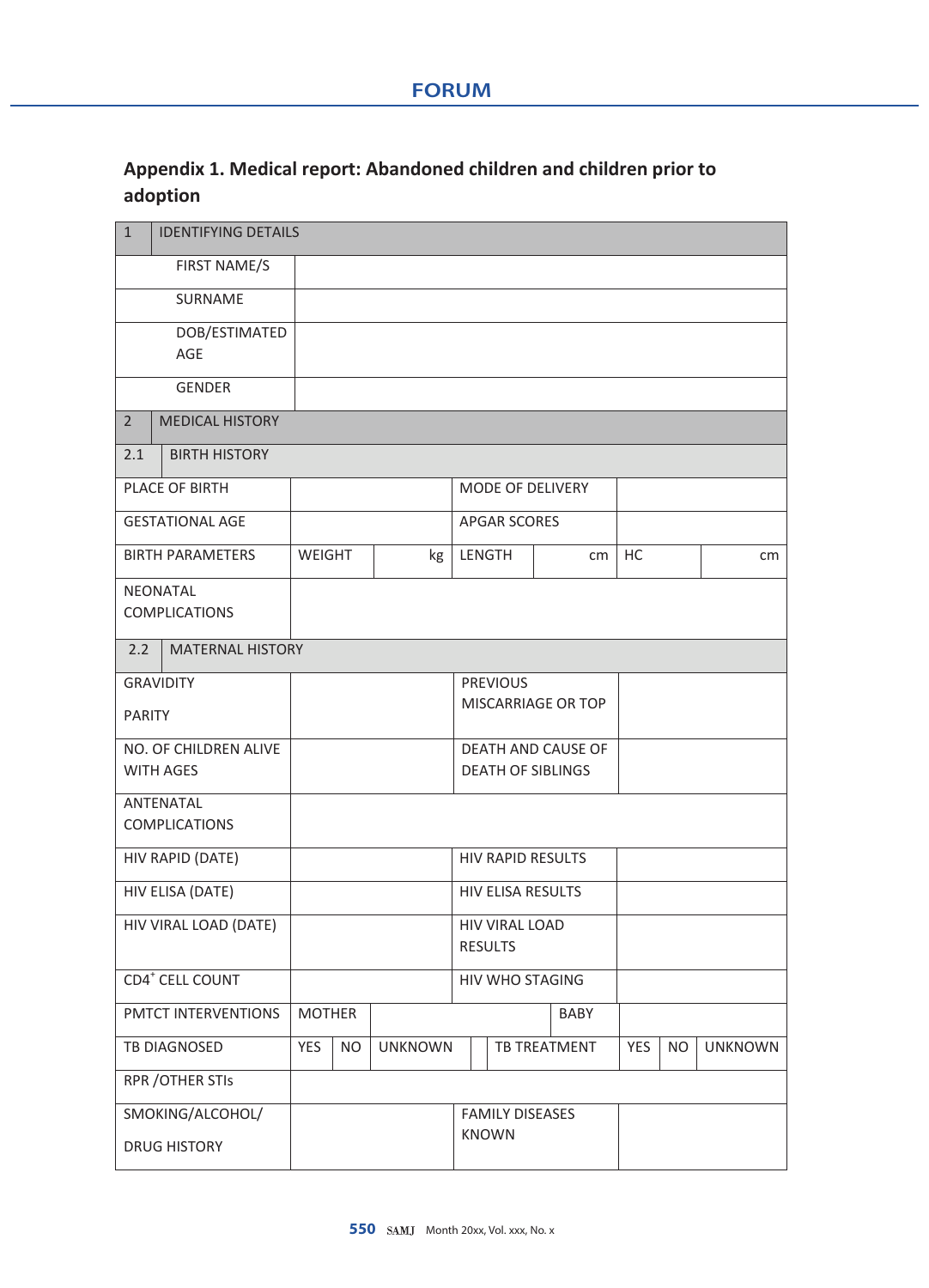| BREASTFEEDING<br>(INITIATION &               |                                     |                            |                   |                                          |  |  |  |  |
|----------------------------------------------|-------------------------------------|----------------------------|-------------------|------------------------------------------|--|--|--|--|
| <b>CESSATION DATES)</b>                      |                                     |                            |                   |                                          |  |  |  |  |
| <b>GENERAL MEDICAL HISTORY</b><br>2.3        |                                     |                            |                   |                                          |  |  |  |  |
| RTHB AVAILABLE                               | <b>YES</b><br><b>NO</b>             |                            |                   |                                          |  |  |  |  |
| <b>GROWTH</b><br>SATISFACTORY?               |                                     |                            |                   |                                          |  |  |  |  |
| <b>IMMUNISATION</b><br><b>SCHEDULE</b>       | <b>COMPLETE</b>                     |                            | <b>INCOMPLETE</b> |                                          |  |  |  |  |
| DEVELOPMENTAL                                | <b>GROSS</b>                        |                            | <b>FINE</b>       |                                          |  |  |  |  |
| MILESTONES ACHIEVED                          | <b>MOTOR</b>                        |                            | <b>MOTOR</b>      |                                          |  |  |  |  |
| (DATE/AGE)                                   | SPEECH                              |                            | SOCIAL            |                                          |  |  |  |  |
| <b>CHRONIC ILLNESS</b>                       |                                     |                            |                   |                                          |  |  |  |  |
|                                              |                                     |                            |                   |                                          |  |  |  |  |
| <b>CHRONIC</b>                               |                                     |                            |                   |                                          |  |  |  |  |
| <b>MEDICATION</b>                            |                                     |                            |                   |                                          |  |  |  |  |
|                                              | <b>ADMISSION &amp;</b><br>D/C DATES | DIAGNOSIS/<br>PROBLEM LIST | TREATMENT         | FOLLOW -UP<br><b>CLINICS &amp; DATES</b> |  |  |  |  |
|                                              |                                     |                            |                   |                                          |  |  |  |  |
| <b>PREVIOUS</b>                              |                                     |                            |                   |                                          |  |  |  |  |
| <b>HOSPITALISATION</b>                       |                                     |                            |                   |                                          |  |  |  |  |
|                                              |                                     |                            |                   |                                          |  |  |  |  |
|                                              |                                     |                            |                   |                                          |  |  |  |  |
| $\overline{3}$<br><b>CLINICAL EVALUATION</b> |                                     |                            |                   |                                          |  |  |  |  |
| 3.1<br>ANTHROPOMETRY                         |                                     |                            |                   |                                          |  |  |  |  |
| WEIGHT                                       | <b>LENGTH</b><br>kg                 | cm                         | <b>HEAD</b>       | cm                                       |  |  |  |  |
|                                              | <b>CIRCUMFERENCE</b>                |                            |                   |                                          |  |  |  |  |
| 3.2                                          | <b>GENERAL EXAMINATION</b>          |                            |                   |                                          |  |  |  |  |
|                                              |                                     |                            |                   |                                          |  |  |  |  |
|                                              |                                     |                            |                   |                                          |  |  |  |  |
| 3.3<br><b>CONGENITAL ABNORMALITIES</b>       |                                     |                            |                   |                                          |  |  |  |  |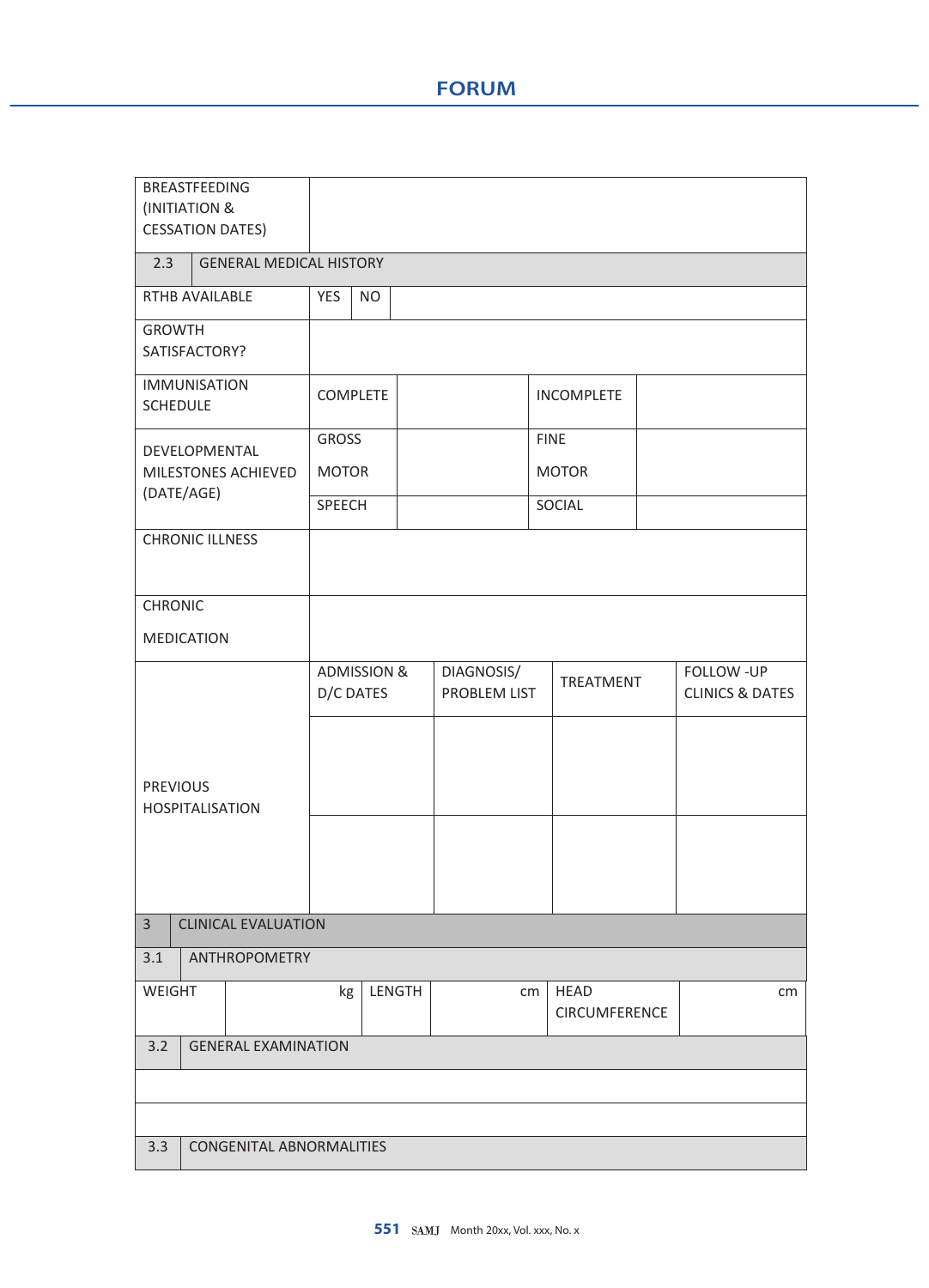|                                    | <b>YES</b> | <b>NO</b> | <b>DESCRIPTION</b> |                 |
|------------------------------------|------------|-----------|--------------------|-----------------|
| Eyes and vision                    |            |           |                    |                 |
| Ears and nose                      |            |           |                    |                 |
| Mouth and palate                   |            |           |                    |                 |
| Heart                              |            |           |                    |                 |
| Skin                               |            |           |                    |                 |
| Upper limbs & hands                |            |           |                    |                 |
| Lower limbs & feet                 |            |           |                    |                 |
| Genitalia and anus                 |            |           |                    |                 |
|                                    |            |           |                    |                 |
| Other                              |            |           |                    |                 |
| 3.4<br><b>SYSTEMIC EXAMINATION</b> |            |           |                    |                 |
|                                    | General    |           |                    |                 |
| Head & Neck                        | ENT        |           |                    |                 |
|                                    | Eyes       |           |                    |                 |
|                                    | General    |           |                    |                 |
| Chest                              | Heart      |           |                    |                 |
|                                    | Lungs      |           |                    |                 |
|                                    |            |           |                    |                 |
| Abdomen                            |            |           |                    |                 |
| Genitalia                          |            |           |                    |                 |
|                                    |            |           |                    |                 |
| Musculoskeletal                    |            |           |                    |                 |
|                                    |            |           |                    |                 |
| Neurological system                |            |           |                    |                 |
|                                    |            |           |                    |                 |
| Development                        |            |           |                    |                 |
| <b>VISION</b>                      |            |           | <b>HEARING</b>     | SPEECH/LANGUAGE |
|                                    |            |           |                    |                 |
|                                    |            |           |                    |                 |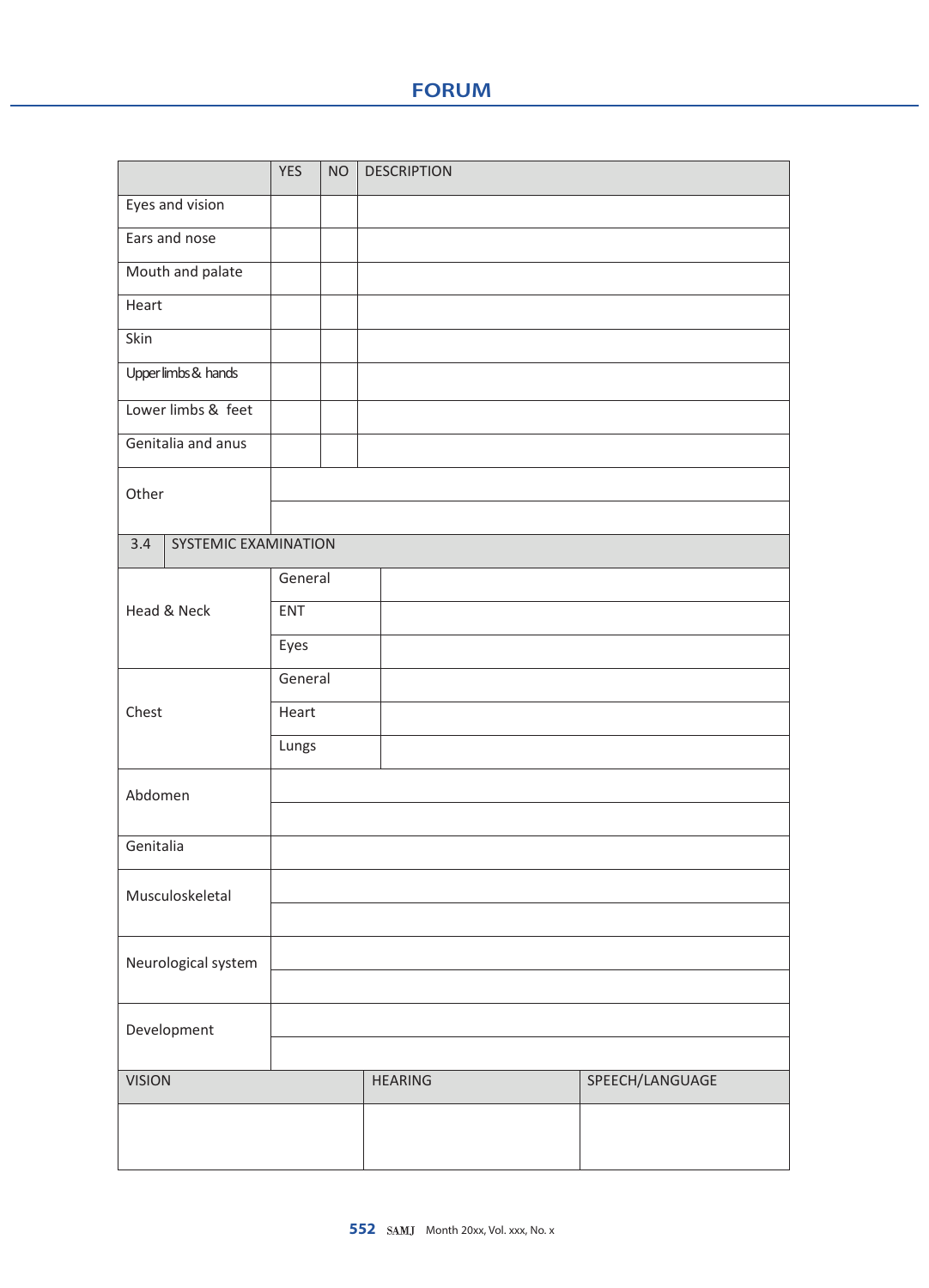| <b>SPECIAL INVESTIGATIONS</b><br>$\overline{4}$ |                                                 |                |               |  |                      |                       |  |  |
|-------------------------------------------------|-------------------------------------------------|----------------|---------------|--|----------------------|-----------------------|--|--|
| 4.1                                             | BLOOD RESULTS (see attached laboratory results* |                |               |  |                      |                       |  |  |
| <b>INVESTIGATION</b>                            | <b>DATE TAKEN</b>                               |                | <b>RESULT</b> |  | <b>DATE REPEATED</b> | <b>RESULT</b>         |  |  |
| <b>HIV ELISA</b>                                |                                                 |                |               |  |                      |                       |  |  |
| <b>HIV PCR</b>                                  |                                                 |                |               |  |                      |                       |  |  |
| HIV viral load                                  |                                                 |                |               |  |                      |                       |  |  |
| HBsAg                                           |                                                 |                |               |  |                      |                       |  |  |
| HBsAb                                           |                                                 |                |               |  |                      |                       |  |  |
| RPR/TPHA/syphilis                               |                                                 |                |               |  |                      |                       |  |  |
| ELISA (indicate)                                |                                                 |                |               |  |                      |                       |  |  |
| <b>TSH</b>                                      |                                                 |                |               |  |                      |                       |  |  |
| T4                                              |                                                 |                |               |  |                      |                       |  |  |
|                                                 |                                                 |                |               |  |                      |                       |  |  |
|                                                 |                                                 |                |               |  |                      |                       |  |  |
|                                                 |                                                 |                |               |  |                      |                       |  |  |
| 4.2                                             | OTHER SPECIAL INVESTIGATIONS (i.e. radiology)   |                |               |  |                      |                       |  |  |
| TYPE OF INVESTIGATION                           |                                                 | <b>COMMENT</b> |               |  |                      | REPORT ATTACHED (Y/N) |  |  |
|                                                 |                                                 |                |               |  |                      |                       |  |  |
|                                                 |                                                 |                |               |  |                      |                       |  |  |
|                                                 |                                                 |                |               |  |                      |                       |  |  |
|                                                 |                                                 |                |               |  |                      |                       |  |  |
|                                                 |                                                 |                |               |  |                      |                       |  |  |
|                                                 |                                                 |                |               |  |                      |                       |  |  |
| 4.3<br><b>OTHER ASSESSMENTS</b>                 |                                                 |                |               |  |                      |                       |  |  |
| TYPE OF ASSESSMENT                              |                                                 | <b>COMMENT</b> |               |  |                      | REPORT ATTACHED (Y/N) |  |  |
| Audiology                                       |                                                 |                |               |  |                      |                       |  |  |
| Occupational therapy                            |                                                 |                |               |  |                      |                       |  |  |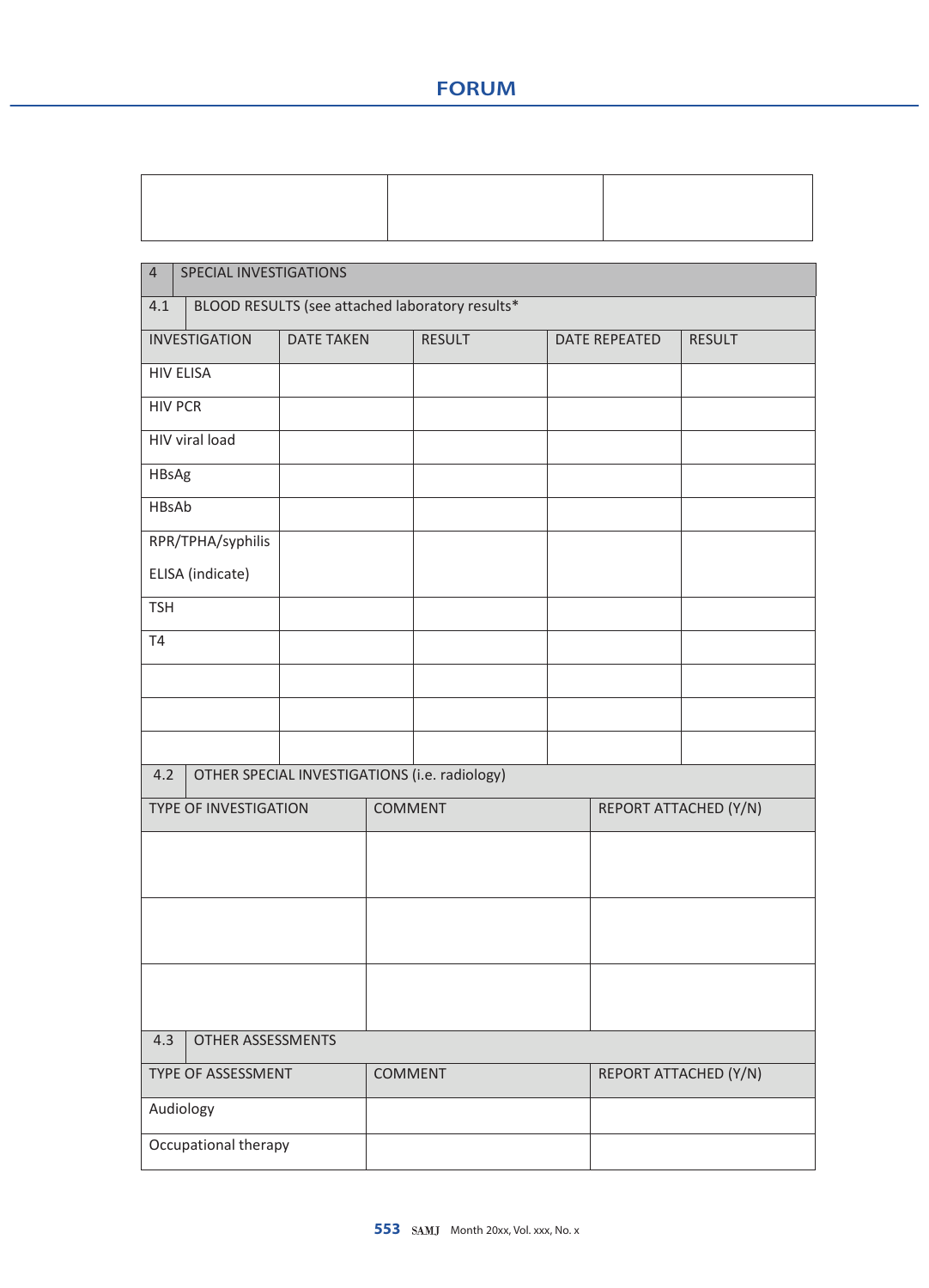|       | Speech/language therapy                       |  |  |                                                                        |                                                                                                                      |  |  |
|-------|-----------------------------------------------|--|--|------------------------------------------------------------------------|----------------------------------------------------------------------------------------------------------------------|--|--|
|       | Psychology                                    |  |  |                                                                        |                                                                                                                      |  |  |
|       |                                               |  |  |                                                                        |                                                                                                                      |  |  |
| Other |                                               |  |  |                                                                        |                                                                                                                      |  |  |
|       |                                               |  |  |                                                                        |                                                                                                                      |  |  |
| 5     | <b>CONCLUSIONS AND RECOMMENDATIONS</b>        |  |  |                                                                        |                                                                                                                      |  |  |
|       |                                               |  |  |                                                                        |                                                                                                                      |  |  |
|       |                                               |  |  |                                                                        |                                                                                                                      |  |  |
|       |                                               |  |  |                                                                        |                                                                                                                      |  |  |
|       |                                               |  |  |                                                                        |                                                                                                                      |  |  |
|       | <b>REPORT COMPILED BY:</b>                    |  |  | *Add additional laboratory investigations and results at end of table. |                                                                                                                      |  |  |
|       |                                               |  |  |                                                                        |                                                                                                                      |  |  |
|       |                                               |  |  |                                                                        |                                                                                                                      |  |  |
|       |                                               |  |  |                                                                        |                                                                                                                      |  |  |
|       |                                               |  |  |                                                                        |                                                                                                                      |  |  |
|       | SIGNATURE: ________________________________   |  |  |                                                                        |                                                                                                                      |  |  |
|       |                                               |  |  |                                                                        |                                                                                                                      |  |  |
|       |                                               |  |  | PLEASE ATTACH COPIES OF RTHB/BLOOD RESULTS/ALL SPECIAL INVESTIGATIONS  |                                                                                                                      |  |  |
|       | FOLLOW-UP NOTES/PROGRESS REPORT               |  |  |                                                                        |                                                                                                                      |  |  |
|       |                                               |  |  |                                                                        |                                                                                                                      |  |  |
|       |                                               |  |  |                                                                        |                                                                                                                      |  |  |
|       |                                               |  |  |                                                                        |                                                                                                                      |  |  |
|       |                                               |  |  |                                                                        |                                                                                                                      |  |  |
|       |                                               |  |  |                                                                        |                                                                                                                      |  |  |
|       |                                               |  |  |                                                                        |                                                                                                                      |  |  |
|       |                                               |  |  |                                                                        |                                                                                                                      |  |  |
|       | <b>FOLLOW-UP REPORT COMPILED BY:</b>          |  |  |                                                                        |                                                                                                                      |  |  |
|       |                                               |  |  |                                                                        |                                                                                                                      |  |  |
|       |                                               |  |  |                                                                        |                                                                                                                      |  |  |
|       |                                               |  |  |                                                                        | <u> 1989 - Johann John Stone, markin film yn y brenin y brenin y brenin y brenin y brenin y brenin y brenin y br</u> |  |  |
|       |                                               |  |  |                                                                        |                                                                                                                      |  |  |
|       | SIGNATURE: __________________________________ |  |  |                                                                        |                                                                                                                      |  |  |
|       |                                               |  |  |                                                                        |                                                                                                                      |  |  |
|       |                                               |  |  |                                                                        |                                                                                                                      |  |  |
|       |                                               |  |  |                                                                        |                                                                                                                      |  |  |

FOLLOW-UP NOTES/PROGRESS REPORT